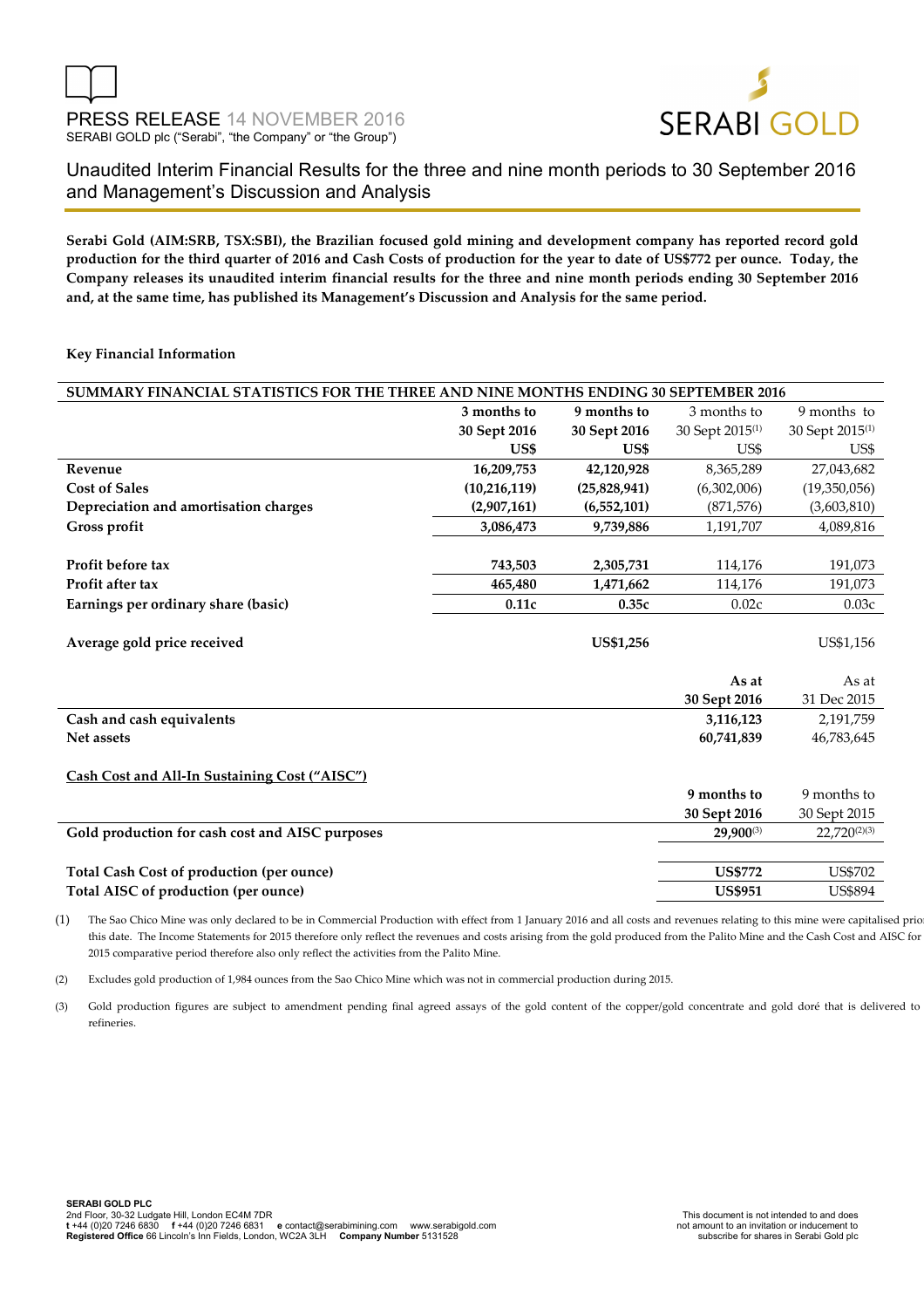

#### **Key Operational Information**

| <b>SUMMARY PRODUCTION STATISTICS FOR THE THREE OUARTERS ENDING 30 SEPTEMBER 2016</b><br>(PALITO AND SAO CHICO)           |                    |        |        |        |                |         |  |  |
|--------------------------------------------------------------------------------------------------------------------------|--------------------|--------|--------|--------|----------------|---------|--|--|
| 9 months<br><b>Ouarter 1</b><br><b>Ouarter 3</b><br>9 months<br><b>Ouarter 2</b><br>2015<br>2016<br>2016<br>2016<br>2016 |                    |        |        |        |                |         |  |  |
| <b>Horizontal development</b>                                                                                            | Metres             | 2,925  | 2,941  | 2,649  | 8,515          | 6,911   |  |  |
| <b>Mined ore</b>                                                                                                         | <b>Tonnes</b>      | 37,546 | 33,606 | 43,133 | 114,285        | 101,888 |  |  |
|                                                                                                                          | Gold grade $(g/t)$ | 11.02  | 9.56   | 9.61   | 10.06          | 10.07   |  |  |
| <b>Milled ore</b>                                                                                                        | Tonnes             | 36,615 | 39,402 | 42,464 | 118,481        | 96,480  |  |  |
|                                                                                                                          | Gold grade $(g/t)$ | 8.58   | 8.17   | 8.08   | 8.27           | 8.75    |  |  |
| Gold production $(1)(2)$                                                                                                 | <b>Ounces</b>      | 9,771  | 9,896  | 10.233 | $29,900^{(1)}$ | 24,704  |  |  |

(1) Gold production figures are subject to amendment pending final agreed assays of the gold content of the copper/gold concentrate and gold doré that is delivered to the refineries. (2) Gold production totals for 2016 include treatment of 13,227 tonnes of flotation tails

## **Financial Highlights**

- Cash Cost for the year to date of US\$772 per ounce.
- All-In Sustaining Cost for the year to date of US\$951 per ounce.
- Gross profit from operations of US\$9.74 million for the first nine months of 2016 which represents an improvement of 138 per cent compared to the same period in 2015.
- Post tax profit of US\$1.47 million compared with US\$0.19 million for the same nine month period in 2015.
- Earnings per share of 0.35 cents for the first nine months of 2016.
- Cash holdings of US\$3.12 million at 30 September 2016.
- Average gold price of US\$1,256 received on gold sales in the first nine months of 2016.
- Negligible borrowings with secured debt facilities outstanding at 30 September of only US\$1.4 million (30 June 2016: US\$4.7 million)

## **2016 Guidance**

- Forecast gold production for 2016 expected to be approximately 39,000 ounces.
- The Company maintains its cost guidance for the full year of an All-In Sustaining Cost of US\$950 to US\$985 per ounce reflecting the continued strength of the Brazilian Real with has appreciated by 19 per cent since March 2016.

## **Operational Highlights**

- Record quarterly gold production of 10,233 ounces for the third quarter of 2016 (Q2 2016 9,896 ounces).
	- Mine production totalled 43,133 tonnes, a 28 per cent increase over the preceding quarter.
		- o 31,916 tonnes at a grade of 9.52 grammes per tonne ("g/t") of gold from Palito.
		- o 11,217 tonnes at 9.88 g/t of gold from Sao Chico.
- $42,464$  tonnes of ore processed through the plant for the combined mining operations at an average grade of 8.27 g/t including the processing of low grade stockpiles.
- 2,649 metres of horizontal mine development completed in the quarter with 1,607 metres completed at Palito and 1,042 metres at Sao Chico.
- With the third ball mill operational from the end of the second quarter, along with a second flotation line and enhancements in the carbon in pulp ("CIP"),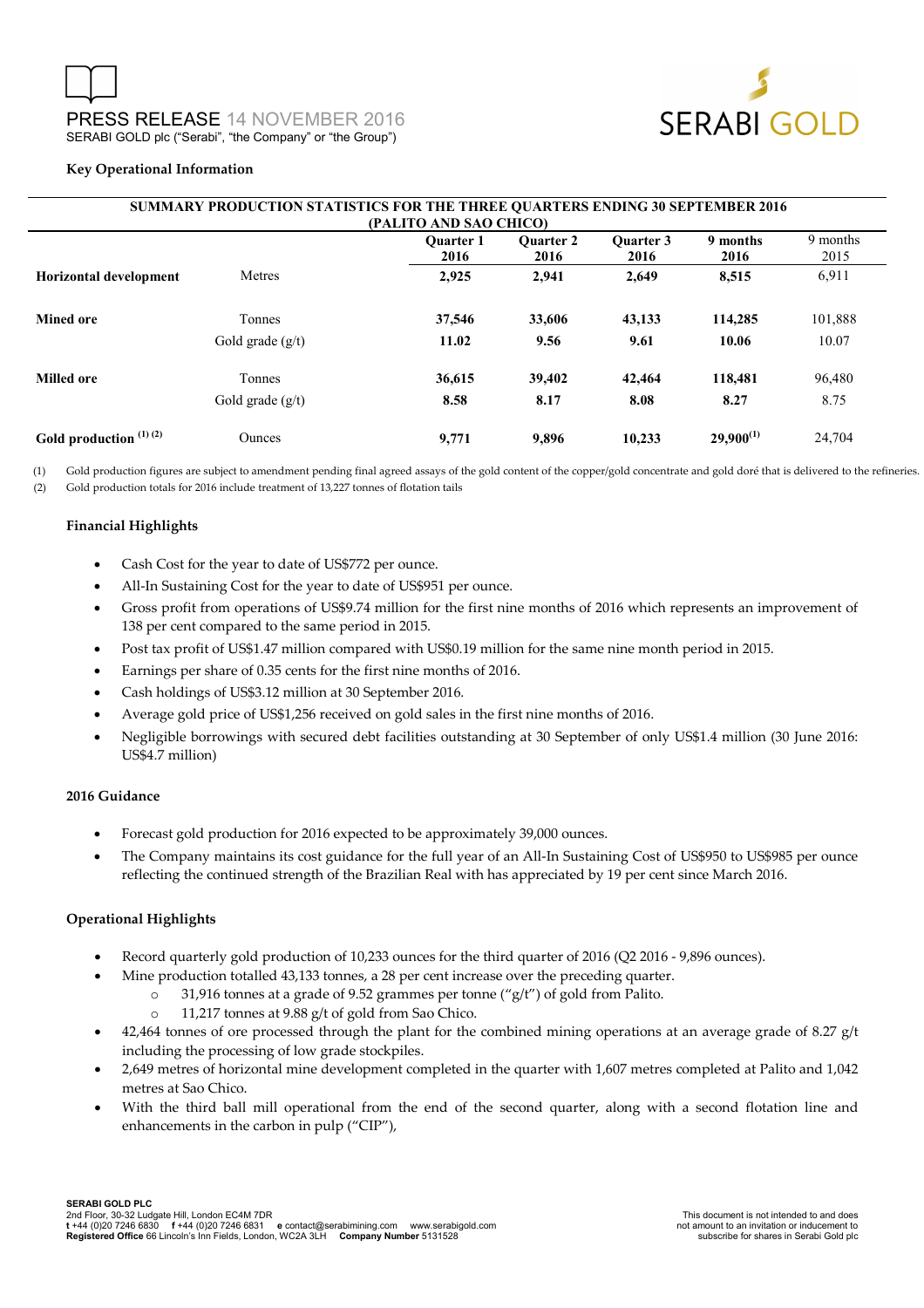



- These plant enhancements have increased plant capacity from 380-400 tonnes per day ("tpd") to over 500 tpd. This additional capacity of approximately 100 tpd is being used to consume the surface stockpile as much as practicably possible.
- Work has commenced on the installation of a new carbon regeneration kiln which should be completed in the early part of the fourth quarter. The kiln will regenerate 'fouled' carbon and enhance gold recoveries.
- Sao Chico has now been deepened to the 86m level, some 150 vertical metres below surface. The ramp is continuing at a slower rate to the 71m level.
- During the third quarter, underground exploration drilling continued at both sites. At Sao Chico the first 17 holes of a 6,000 metre programme were completed. The programme is testing the continuity of the central ore-zone below the current deepest workings at 86m down to level -20m.
- At the end of the third quarter, the combined surface ore stockpiles at Palito and Sao Chico totalled 11,000 tonnes at an average grade of 3.3 g/t of gold.

## **Clive Line, CFO of Serabi commented,**

*"The third quarter has produced another satisfying result, both operationally and financially. Gold production of 10,233 ounces was another successive record quarter being a three per cent improvement on the preceding quarter. Record levels of mined and milled tonnages were also achieved in the quarter. Gross profit from operations has improved quarter on quarter and the pre-tax profit of US\$743,000 is a significant improvement over the preceding quarter. At the same time, we continue to strengthen the balance sheet and pay down debt reflected in the improvement in the current asset position of the Company.* 

*"During the third quarter we have changed customer for our copper/gold concentrate production. This change has brought with it improved payment terms but under IFRS, it has also accelerated the date on which the sale of a consignment copper/gold concentrate occurs. As a result, the third quarter results have benefitted from the recognition of a one-off additional sale, together with the associated production costs, of 160 tonnes of concentrate being recognised in the quarter. This also reflected in the balance sheet as the production costs of this 160 tonne shipment are no longer carried as inventory (valued at the cost of production) as they would have been in preceding periods, but as a receivable for the sales value of the shipment.* 

*"The balance sheet has also been strengthened by the retirement in the quarter of approximately US\$3.33 million of debt. We continue to repay the US\$8 million debt facility from Sprott Resource Lending Partnership which as at the end of October 2016 has been reduced to approximately US\$1.0 million. In addition, the financial position has been improved through the conversion, by Fratelli Investment Limited, of its US\$2 million convertible loan which occurred during August 2016.* 

*"The cash position is slightly lower than at the end of June 2016, but this reflects the settlement for this 160 tonnes shipment of concentrate that left Brazil at the end of September for which payment only occurred in the first few days of the following month. The change in customer has eliminated the need for the US\$7.5 million short term trade finance arrangements that the Company has had in place for some three years which financed the concentrate sales for approximately four months prior to any initial settlement being received from the smelter. This change is therefore expected to bring significant savings in finance costs in the future.* 

*"Whilst our costs, in local currency terms, continue to be relatively steady, the Brazilian economy and therefore the Brazilian Real have continued to benefit from high inward investment flows, supplemented by tax inflows from previously undeclared foreign income and investment holdings that have been stimulated by a short-term amnesty. These inward flows have continued to support the currency, though with the amnesty coming to an end, there has been some recent weakening. We continue to evaluate all opportunities to improve our cost base and improve gold recovery to maintain and improve margins."*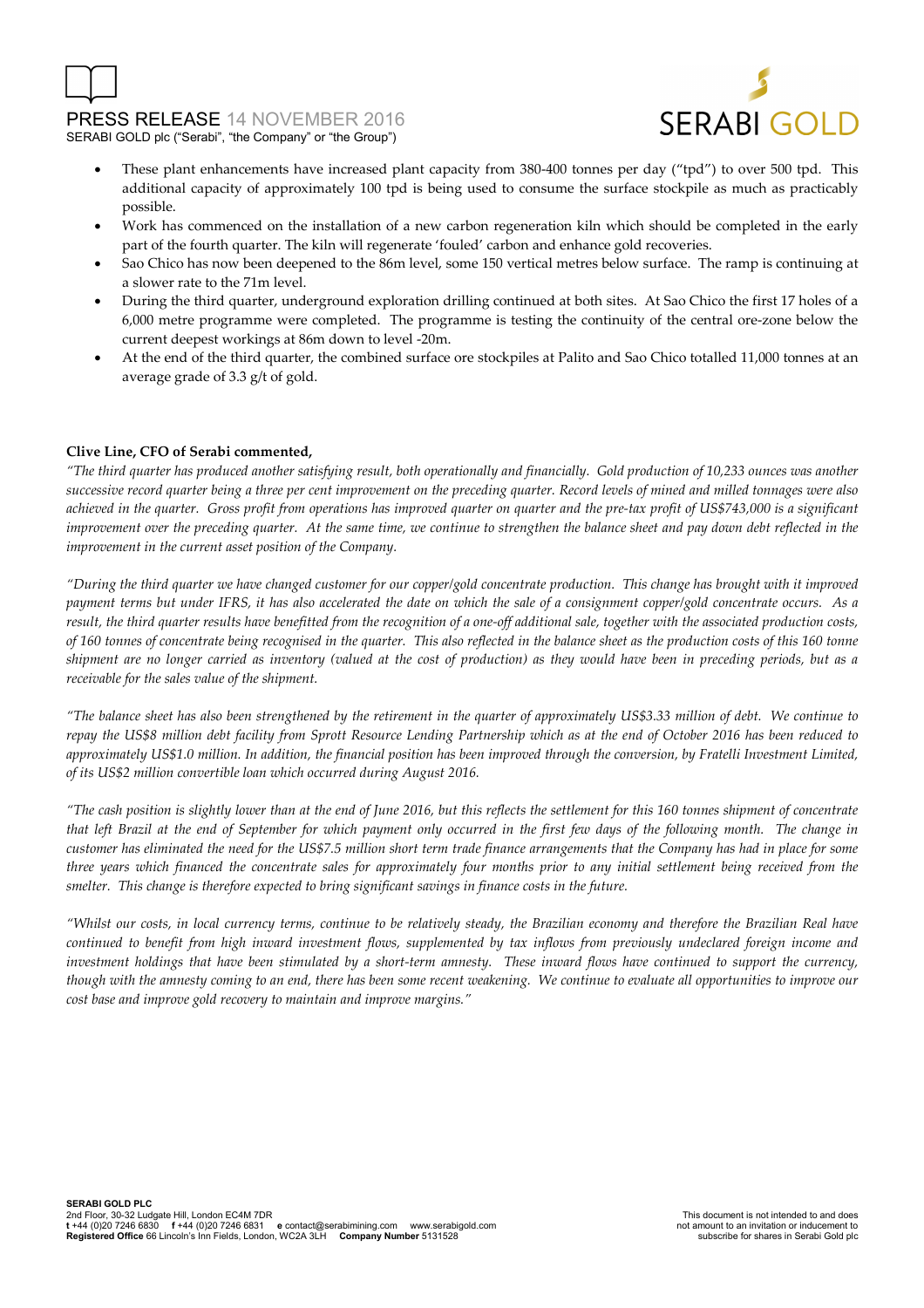

## **SERABI GOLD PLC Condensed Consolidated Statements of Comprehensive Income**

|                                                                                             |              | For the three months ended<br>30 September |                | For the nine months ended<br>30 September |                |
|---------------------------------------------------------------------------------------------|--------------|--------------------------------------------|----------------|-------------------------------------------|----------------|
|                                                                                             |              | 2016                                       | 2015           | 2016                                      | 2015           |
| (expressed in US\$)                                                                         | <b>Notes</b> | (unaudited)                                | (unaudited)    | (unaudited)                               | (unaudited)    |
| <b>CONTINUING OPERATIONS</b>                                                                |              |                                            |                |                                           |                |
| Revenue                                                                                     |              | 16,209,753                                 | 8,365,289      | 42,120,928                                | 27,043,682     |
| Operating expenses                                                                          |              | (10, 216, 119)                             | (6,302,006)    | (25,828,941)                              | (19,350,056)   |
| Depreciation of plant and equipment                                                         |              | (2,907,161)                                | (871, 576)     | (6, 552, 101)                             | (3,603,810)    |
| Gross profit                                                                                |              | 3,086,473                                  | 1,191,707      | 9,739,886                                 | 4,089,816      |
| Administration expenses                                                                     |              | (1, 267, 898)                              | (871, 153)     | (3,812,218)                               | (3,024,671)    |
| Share based payments                                                                        |              | (101,072)                                  | (101, 019)     | (249, 828)                                | (303,056)      |
| Gain on disposal of assets                                                                  |              | 2,070                                      |                | 29,039                                    |                |
| <b>Operating profit</b>                                                                     |              | 1,719,573                                  | 219,535        | 5,706,879                                 | 762,089        |
| Foreign exchange loss                                                                       |              | (28, 860)                                  | (364, 869)     | (101, 268)                                | (171, 238)     |
| Finance expense                                                                             | 3            | (947, 250)                                 | (388,074)      | (3,299,989)                               | (1,206,276)    |
| Investment income                                                                           | 3            | 40                                         | 647,584        | 109                                       | 806,498        |
| Profit before taxation                                                                      |              | 743,503                                    | 114,176        | 2,305,731                                 | 191,073        |
| Income tax expense                                                                          |              | (278, 023)                                 |                | (834,069)                                 |                |
| Profit for the period from continuing<br>operations <sup>(1)(2)</sup>                       |              | 465,480                                    | 114,176        | 1,471,662                                 | 191,073        |
| Other comprehensive income<br>Items that may be reclassified subsequently to profit or loss |              |                                            |                |                                           |                |
|                                                                                             |              |                                            |                |                                           |                |
| Exchange differences on translating foreign<br>operations                                   |              | (588, 314)                                 | (11, 995, 969) | 9,041,254                                 | (21, 183, 302) |
| Total comprehensive loss for the period (2)                                                 |              | (122, 834)                                 | (11,881,793)   | 10,512,916                                | (20,992,229)   |
| Profit / (loss) per ordinary share (basic) <sup>(1)</sup>                                   | 4            | 0.11c                                      | 0.02c          | 0.35c                                     | 0.03c          |
| Profit / (loss) per ordinary share (diluted) <sup>(1)</sup>                                 | 4            | 0.10c                                      | 0.01c          | 0.32c                                     | 0.02c          |

(1) All revenue and expenses arise from continuing operations.

(2) The Group has no non-controlling interests and all losses are attributable to the equity holders of the parent company.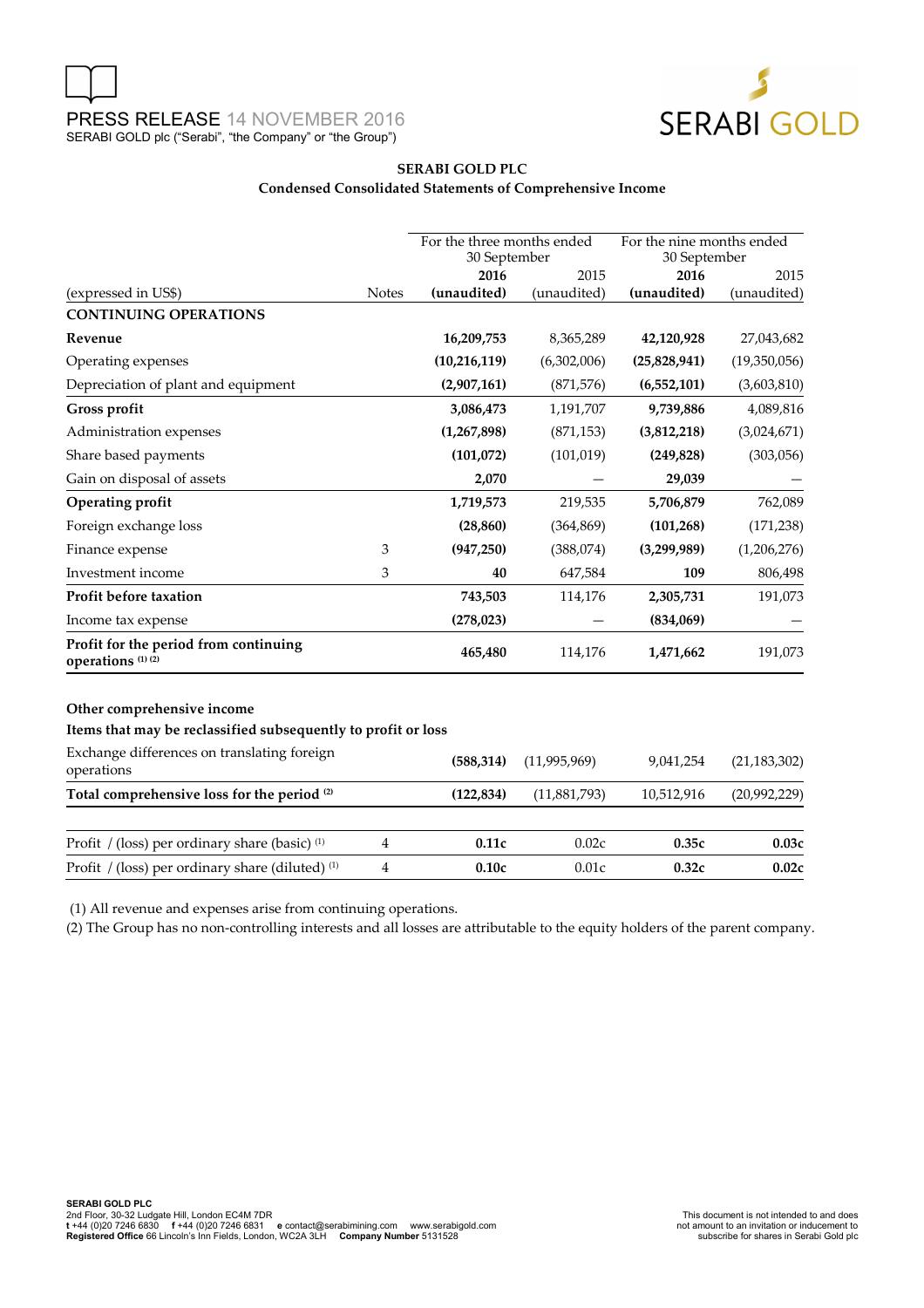

#### **SERABI GOLD PLC Condensed Consolidated Balance Sheets**

|                                       | As at          | As at                             | As at               |
|---------------------------------------|----------------|-----------------------------------|---------------------|
|                                       | 2016           | 30 September 30 September<br>2015 | 31 December<br>2015 |
| (expressed in US\$)                   | (unaudited)    | (unaudited)                       | (audited)           |
| Non-current assets                    |                |                                   |                     |
| Deferred exploration costs            | 9,731,144      | 9,018,777                         | 8,679,246           |
| Property, plant and equipment         | 44,860,837     | 39,181,535                        | 40,150,484          |
| <b>Total non-current assets</b>       | 54,591,981     | 48,200,312                        | 48,829,730          |
| <b>Current assets</b>                 |                |                                   |                     |
| Inventories                           | 7,865,290      | 7,677,056                         | 6,908,790           |
| Trade and other receivables           | 9,165,344      | 6,683,465                         | 6,133,284           |
| Prepayments and accrued income        | 2,652,081      | 2,248,960                         | 2,429,506           |
| Cash and cash equivalents             | 3,116,123      | 3,814,439                         | 2,191,759           |
| <b>Total current assets</b>           | 22,798,838     | 20,423,920                        | 17,663,339          |
| <b>Current liabilities</b>            |                |                                   |                     |
| Trade and other payables              | 6,564,033      | 4,788,850                         | 4,212,803           |
| Interest bearing liabilities          | 1,425,058      | 4,928,000                         | 4,000,000           |
| Trade and asset finance facilities    | 3,260,272      | 7,892,830                         | 7,385,155           |
| Derivative financial liabilities      | 262,000        | 70,038                            |                     |
| Accruals                              | 367,646        | 167,237                           | 226,197             |
| <b>Total current liabilities</b>      | 11,879,009     | 17,846,954                        | 15,824,155          |
| Net current assets                    | 10,919,829     | 2,576,966                         | 1,839,184           |
| Total assets less current liabilities | 65,511,810     | 50,777,278                        | 50,668,914          |
| Non-current liabilities               |                |                                   |                     |
| Trade and other payables              | 2,275,312      | 2,226,238                         | 1,857,914           |
| Provisions                            | 2,284,002      | 2,075,105                         | 1,898,714           |
| Interest bearing liabilities          | 210,657        | 246,557                           | 128,641             |
| <b>Total non-current liabilities</b>  | 4,769,971      | 4,547,900                         | 3,885,269           |
| Net assets                            | 60,741,839     | 46,229,378                        | 46,783,645          |
| Equity                                |                |                                   |                     |
| Share capital                         | 5,540,960      | 5,263,182                         | 5,263,182           |
| Share premium                         | 1,722,222      |                                   |                     |
| Option reserve                        | 1,237,581      | 2,646,397                         | 2,747,415           |
| Other reserves                        | 361,461        | 450,262                           | 450,262             |
| Translation reserve                   | (30, 185, 281) | (39, 919, 594)                    | (39, 226, 535)      |
| Distributable surplus                 | 82,064,896     | 77,789,131                        | 77,549,321          |
| Equity shareholders' funds            | 60,741,839     | 46,229,378                        | 46,783,645          |

The interim financial information has not been audited and does not constitute statutory accounts as defined in Section 434 of the Companies Act 2006. Whilst the financial information included in this announcement has been compiled in accordance with International Financial Reporting Standards ("IFRS") this announcement itself does not contain sufficient financial information to comply with IFRS. The Group statutory accounts for the year ended 31 December 2015 prepared under IFRS as adopted in the EU and with IFRS and their interpretations adopted by the International Accounting Standards Board have been filed with the Registrar of Companies following their adoption by shareholders at the Annual General Meeting. The auditor's report on these accounts was unqualified but did contain an Emphasis of Matter with respect to the Company and the Group regarding Going Concern. The auditor's report did not contain a statement under Section 498 (2) or 498 (3) of the Companies Act 2006.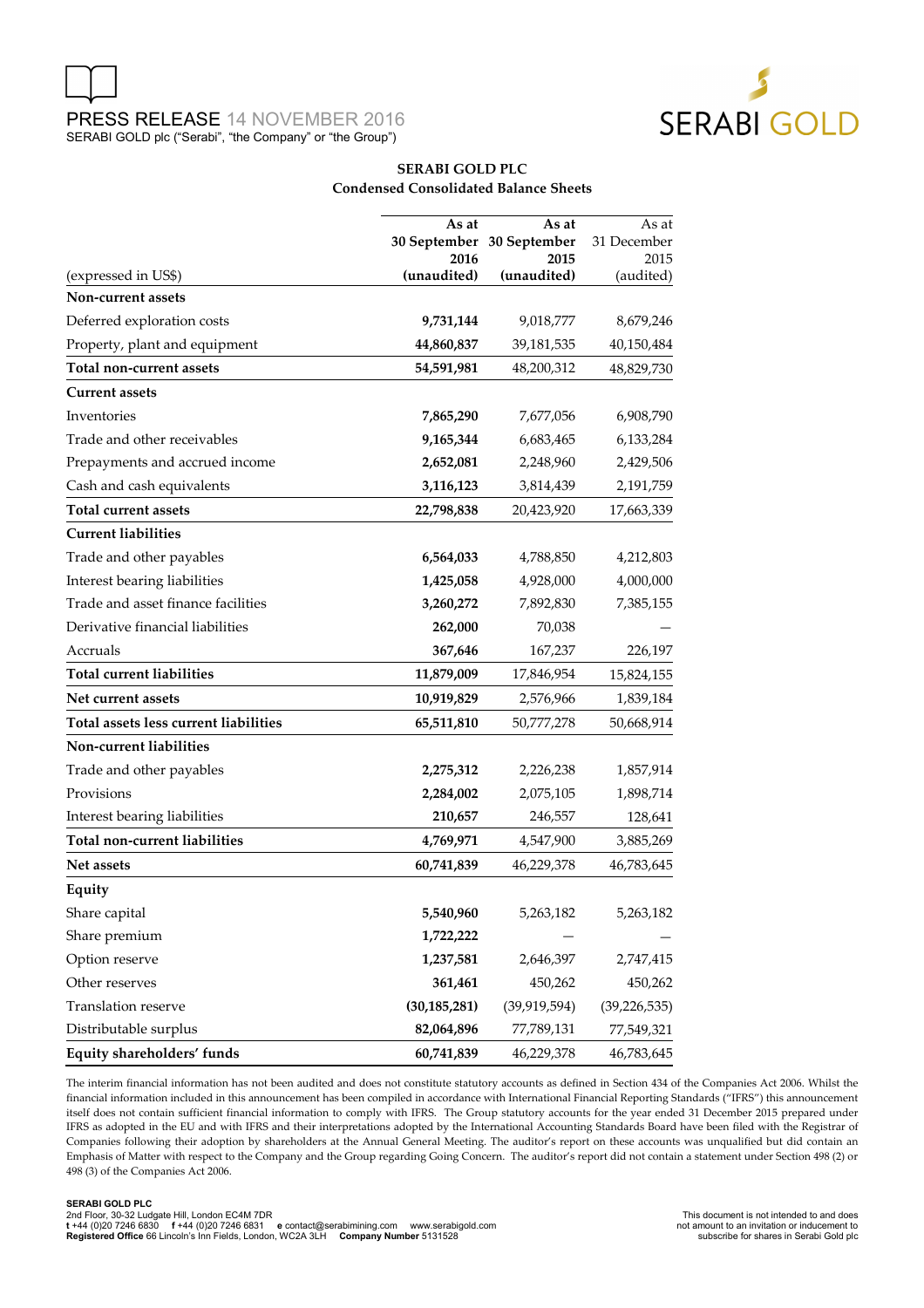



## S**ERABI GOLD PLC Condensed Consolidated Statements of Changes in Shareholders' Equity**

| (expressed in US\$)                                               | Share<br>capital | Share<br>premium | Share<br>option<br>reserve | Other<br>reserves <sup>(1)</sup> | Translation<br>reserve | Accumulated<br>loss | Total equity   |
|-------------------------------------------------------------------|------------------|------------------|----------------------------|----------------------------------|------------------------|---------------------|----------------|
| Equity shareholders' funds at<br>31 December 2014 (audited)       | 61,668,212       | 67,656,848       | 2,400,080                  | 450,262                          | (18, 736, 292)         | (46,520,559)        | 66,918,551     |
| Foreign currency adjustments                                      |                  |                  |                            |                                  | (9, 187, 333)          |                     | (9, 187, 333)  |
| Profit for the period                                             |                  |                  |                            |                                  |                        | 76,897              | 76,897         |
| Total comprehensive income<br>for the period                      |                  |                  |                            |                                  | (9, 187, 333)          | 76,897              | (9, 110, 436)  |
| Share options lapsed in period                                    |                  |                  | (56, 739)                  |                                  |                        | 56,739              |                |
| Share option expense                                              |                  |                  | 202,037                    |                                  |                        |                     | 202,037        |
| Equity shareholders' funds at<br>30 June 2015<br>(unaudited)      | 61,668,212       | 67,656,848       | 2,545,378                  | 450,262                          | (27, 923, 625)         | (46, 386, 923)      | 58,010,152     |
| Foreign currency adjustments                                      |                  |                  |                            |                                  | (11,302,910)           |                     | (11, 302, 910) |
| Loss for the period                                               |                  |                  |                            |                                  |                        | (125, 634)          | (125, 634)     |
| Total comprehensive income<br>for the period                      |                  |                  |                            |                                  | (11,302,910)           | (125, 634)          | (11, 428, 544) |
| Cancellation of share premium                                     |                  | (67,656,848)     |                            |                                  |                        | 67,656,848          |                |
| Cancellation of deferred shares                                   | (56, 405, 030)   |                  |                            |                                  |                        | 56,405,030          |                |
| Share option expense                                              |                  |                  | 202,037                    |                                  |                        |                     | 202,037        |
| Equity shareholders' funds at<br>31 December 2015 (audited)       | 5,263,182        |                  | 2,747,415                  | 450,262                          | (39, 226, 535)         | 77,549,321          | 46,783,645     |
| Foreign currency adjustments                                      |                  |                  |                            | $\overline{\phantom{0}}$         | 9,041,254              |                     | 9,041,254      |
| Profit for the period                                             |                  |                  |                            |                                  |                        | 1,471,662           | 1,471,662      |
| Total comprehensive income<br>for the period                      |                  |                  |                            |                                  | 9,041,254              | 1,471,662           | 10,512,916     |
| Shares issued in period                                           | 277,778          | 1,722,222        |                            |                                  |                        |                     | 2,000,000      |
| Release of Fair Value provision<br>on convertible loan            |                  |                  |                            |                                  |                        | 1,195,450           | 1,195,450      |
| Warrants lapsed                                                   |                  |                  |                            | (88, 801)                        |                        | 88,801              |                |
| Share options lapsed in period                                    |                  |                  | (1,759,662)                |                                  |                        | 1,759,662           |                |
| Share option expense                                              |                  |                  | 249,828                    |                                  |                        |                     | 249,828        |
| Equity shareholders' funds at<br>30 September 2016<br>(unaudited) | 5,540,960        | 1,722,222        | 1,237,581                  | 361,461                          | (30, 185, 281)         | 82,064,896          | 60,741,839     |

(1) Other reserves comprise a merger reserve of US\$361,461 (2015: US\$361,461 and a warrant reserve US\$88,801)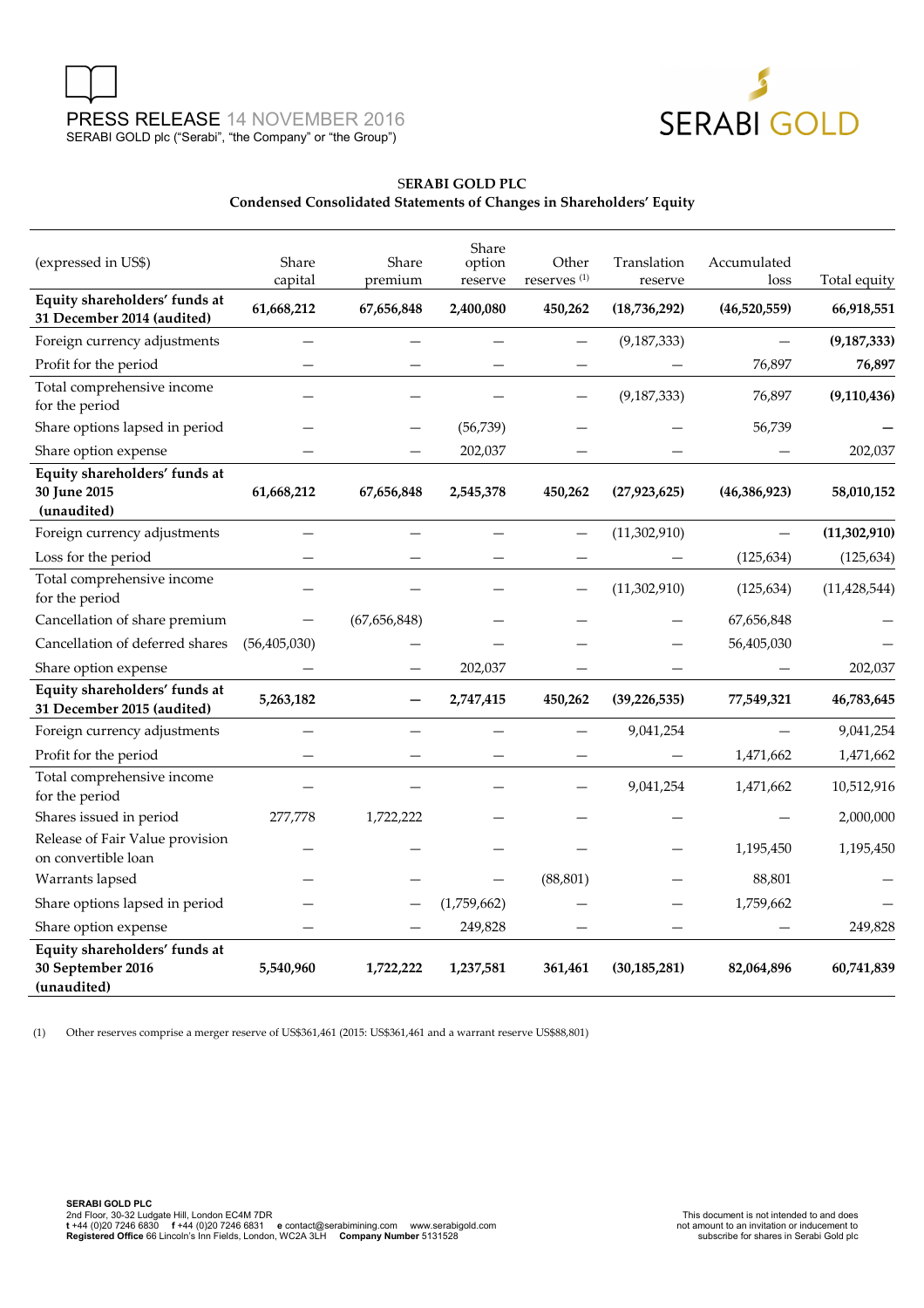



## **SERABI GOLD PLC Condensed Consolidated Cash Flow Statements**

|                                                                           | For the three months<br>ended<br>30 September |               | For the nine months<br>ended<br>30 September |               |
|---------------------------------------------------------------------------|-----------------------------------------------|---------------|----------------------------------------------|---------------|
|                                                                           | 2016                                          | 2015          | 2016                                         | 2015          |
| (expressed in US\$)                                                       | (unaudited)                                   | (unaudited)   | (unaudited)                                  | (unaudited)   |
| <b>Operating activities</b>                                               |                                               |               |                                              |               |
| Profit before taxation                                                    | 465,480                                       | 114,176       | 1,471,662                                    | 191,073       |
| Depreciation - plant, and equipment                                       | 2,907,161                                     | 871,576       | 6,552,101                                    | 3,603,810     |
| Net financial expense                                                     | 976,071                                       | 105,359       | 3,401,148                                    | 571,016       |
| Taxation                                                                  | 278,023                                       |               | 834,069                                      |               |
| Share-based payments                                                      | 101,072                                       | 101,019       | 249,828                                      | 303,056       |
| Foreign exchange gain                                                     | 38,109                                        | 112,300       | 207,785                                      | 276,788       |
| Changes in working capital                                                |                                               |               |                                              |               |
| Decrease / (increase) in inventories                                      | 1,286,509                                     | (1,103,999)   | 505,768                                      | (2,552,479)   |
| Decrease / (increase) in receivables, prepayments and<br>accrued income   | 330,084                                       | 791,116       | (2,434,886)                                  | (775, 400)    |
| (Decrease) / increase in payables, accruals and provisions                | (68, 421)                                     | 1,219,436     | 1,411,427                                    | 2,860,354     |
| Net cash inflow from operations                                           | 6,314,088                                     | 2,210,983     | 12,198,902                                   | 4,478,218     |
|                                                                           |                                               |               |                                              |               |
| <b>Investing activities</b>                                               |                                               |               |                                              |               |
| Sales revenues recognised to date                                         |                                               | 1,340,259     |                                              | 2,267,350     |
| Capitalised pre-operating costs                                           |                                               | (1,724,903)   |                                              | (2,392,111)   |
| Purchase of property, plant and equipment and projects in<br>construction | (713,069)                                     | (997, 540)    | (2,840,740)                                  | (4,285,435)   |
| Mine development expenditures                                             | (469, 608)                                    | (150, 801)    | (1,718,759)                                  | (948, 633)    |
| Exploration and development expenditure                                   | (247, 479)                                    | (108,083)     | (247, 479)                                   | (570, 318)    |
| Proceeds from sale of assets                                              | 2,070                                         |               | 29,039                                       |               |
| Interest received                                                         | 40                                            | 1             | 109                                          | 842           |
| Net cash outflow on investing activities                                  | (1,428,046)                                   | (1,641,067)   | (4,777,830)                                  | (5,928,305)   |
| <b>Financing activities</b>                                               |                                               |               |                                              |               |
| Repayment of short-term secured loan                                      | (1, 333, 334)                                 | (1,000,000)   | (2,666,667)                                  | (3,000,000)   |
| Drawdown of convertible loan and subsequent conversion of<br>shares       |                                               |               | 2,000,000                                    |               |
| Receipts from short-term trade finance                                    | 4,454,632                                     | 6,435,952     | 16,355,730                                   | 17,123,401    |
| Repayment of short-term trade finance                                     | (9,411,663)                                   | (6, 130, 683) | (20, 921, 538)                               | (16,994,618)  |
| Payment of finance lease liabilities                                      | (161, 210)                                    | (303, 380)    | (542, 731)                                   | (570, 445)    |
| Interest paid and other finance costs                                     | (125, 901)                                    | (84, 406)     | (624, 233)                                   | (854, 276)    |
| Net cash (outflow) from financing activities                              | (6,577,476)                                   | (1,082,517)   | (6,399,439)                                  | (4, 295, 938) |
|                                                                           |                                               |               |                                              |               |
| Net (decrease) / increase in cash and cash equivalents                    | (1,691,434)                                   | (512, 601)    | 1,021,633                                    | (5,746,025)   |
| Cash and cash equivalents at beginning of period                          | 4,774,537                                     | 4,481,970     | 2,191,759                                    | 9,813,602     |
| Exchange difference on cash                                               | 33,020                                        | (154, 930)    | (97, 269)                                    | (253, 138)    |
| Cash and cash equivalents at end of period                                | 3,116,123                                     | 3,814,439     | 3,116,123                                    | 3,814,439     |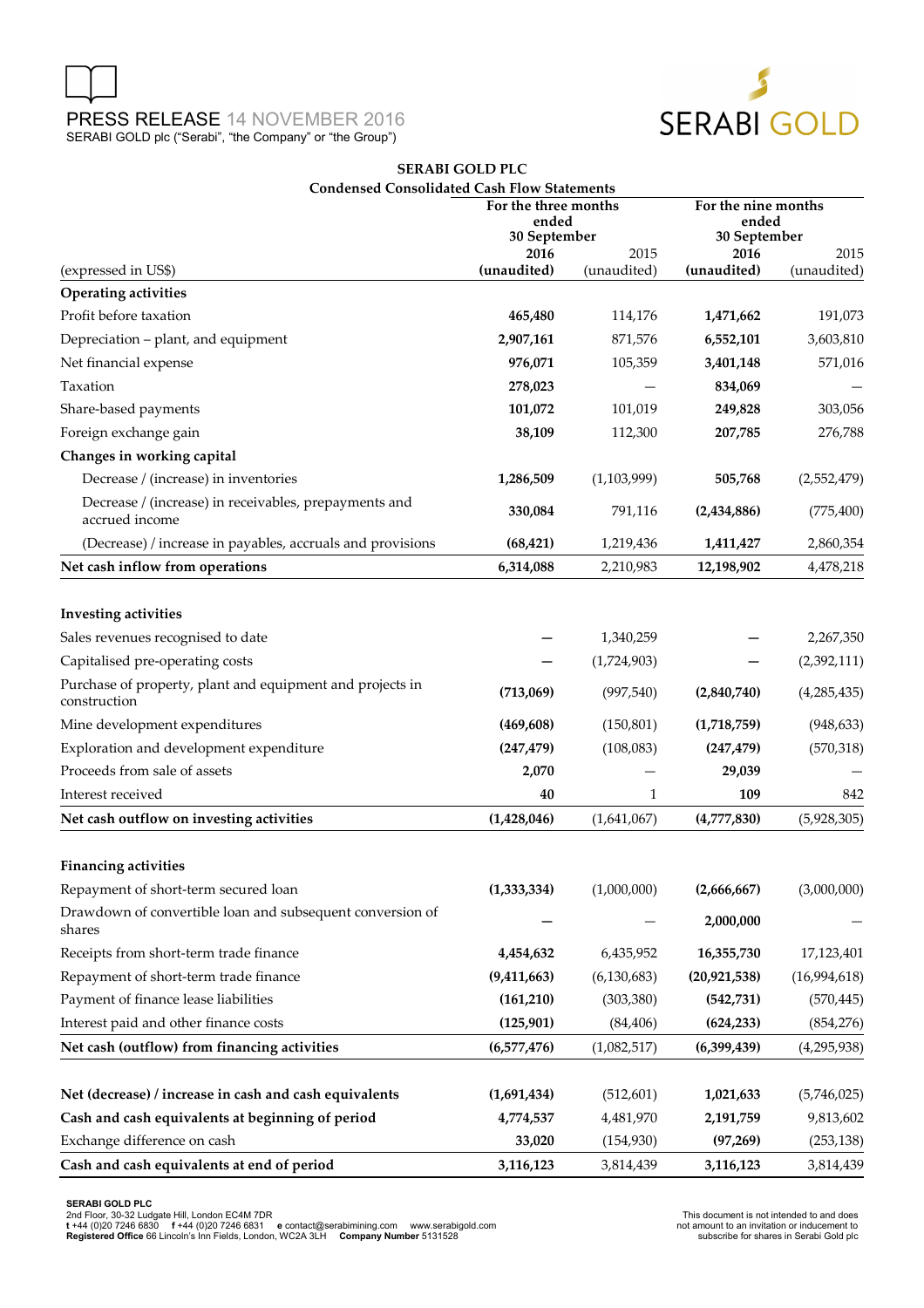

#### **Notes**

#### **1. General Information**

The financial information set out above does not constitute statutory accounts as defined in Section 434 of the Companies Act 2006. Whilst the financial information included in this announcement has been compiled in accordance with International Financial Reporting Standards ("IFRS") this announcement itself does not contain sufficient financial information to comply with IFRS. A copy of the statutory accounts for 2015 was filed with the Registrar of Companies following their adoption by shareholders at the next Annual General Meeting. The full audited financial statements for the years end 31 December 2015 do comply with IFRS.

#### **2. Basis of Preparation**

These interim accounts are for the three and nine month periods ended 30 September 2016. Comparative information has been provided for the unaudited three and nine month periods ended 30 September 2015 and, where applicable, the audited twelve month period from 1 January 2015 to 31 December 2015.

The accounts for the periods have been prepared in accordance with International Accounting Standard 34 "Interim Financial Reporting" and the accounting policies are consistent with those of the annual financial statements for the year ended 31 December 2015 and those envisaged for the financial statements for the year ending 31 December 2016.

The Group has not adopted any standards or interpretation in advance of the required implementation dates. It is not anticipated that the adoption in the future of the new or revised standards or interpretations that have been issued by the International Accounting Standards Board will have a material impact on the Group's earnings or shareholders' funds.

These financial statements do not constitute statutory accounts as defined in Section 434 of the Companies Act 2006.

#### *Going concern and availability of project finance*

Having commenced initial development activities for the Sao Chico Mine at the end of 2014, this mine was in development throughout 2015. On 1 February 2016, the Group announced that, with effect from 1 January 2016, the Sao Chico Mine had achieved Commercial Production. The Palito Mine has been in Commercial Production since 1 July 2014.

The Directors anticipate the Group now has access to sufficient funding for its immediate projected needs. The Group expects to have sufficient cash flow from its forecast production to finance its on-going operational requirements to repay its secured loan facilities and to, at least in part, fund exploration and development activity on its other gold properties. The secured loan facility is repayable by 31 December 2016 and at 30 September 2016, the amount outstanding under this facility was US\$1.33 million.

However, the forecasted cash flow projections for the remainder of 2016 include a continuing significant increase in production from the Sao Chico Mine compared with the preceding calendar year. Whilst the Group has declared Commercial Production at the Sao Chico Mine, there are risks associated with the commencement of any new mining operation whereby unforeseen technical and logistical events result in additional costs needing to be incurred, giving rise to the possibility that additional working capital may be required. Additionally, the Group is exposed to changes in gold price and currency exchange rates. Should additional working capital be required the Directors consider that further sources of finance could be secured within the required timescale.

On this basis, the Directors have therefore concluded that it is appropriate to prepare the financial statements on a going concern basis. However, there is no certainty that such additional funds either for working capital or for future development will be forthcoming and these conditions indicate the existence of a material uncertainty which may cast significant doubt over the Group's ability to continue as a going concern and, therefore, that it may be unable to realise its assets and discharge its liabilities in the normal course of business. The financial statements do not include the adjustments that would result if the Group was unable to continue as a going concern.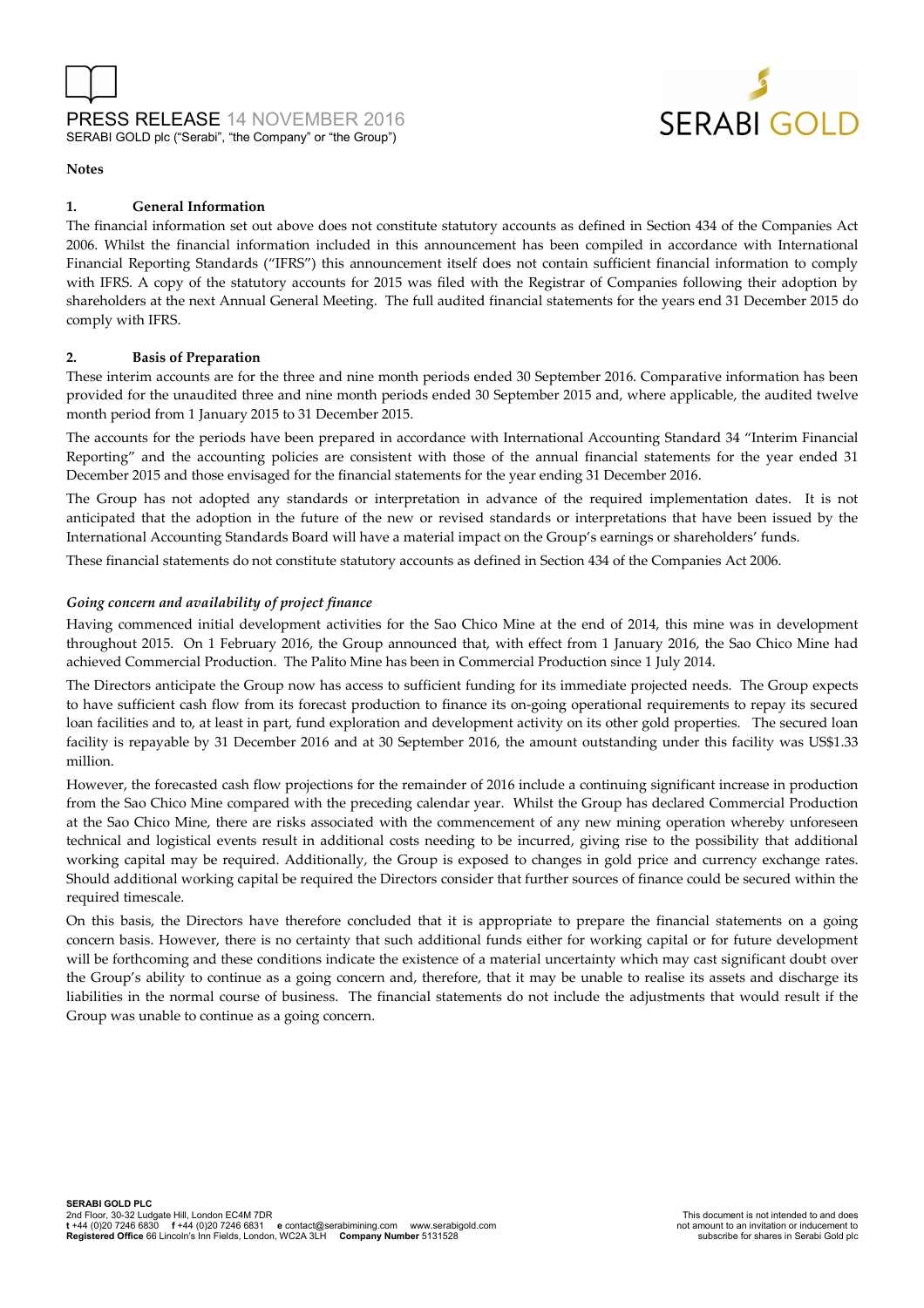



#### **3. Finance income and expense**

| Finance expense                                       | 3 months<br>ended 30 | 3 months<br>ended 30 | 9 months<br>ended 30 | 9 months<br>ended 30 |
|-------------------------------------------------------|----------------------|----------------------|----------------------|----------------------|
|                                                       | September            | September            | September            | September            |
|                                                       | 2016                 | 2015                 | 2016                 | 2015                 |
|                                                       |                      |                      |                      |                      |
|                                                       | US\$                 | US\$                 | US\$                 | US\$                 |
|                                                       | (unaudited)          | (unaudited)          | (unaudited)          | (unaudited)          |
| Interest and fees on loans and finance facilities     | 146,229              | 388,074              | 684,561              | 1,206,276            |
| Effective interest charge of the fair value, and loss |                      |                      |                      |                      |
| on revaluation, of derivatives                        | 378,719              |                      | 1,699,175            |                      |
| Finance cost on gold trading                          | 422,302              |                      | 916,253              |                      |
|                                                       |                      |                      |                      |                      |
|                                                       | 947,250              | 388,074              | 3,299,989            | 1,206,276            |
|                                                       |                      |                      |                      |                      |
|                                                       | 3 months             | 3 months             | 9 months             | 9 months             |
| <b>Finance income</b>                                 | ended 30             | ended 30             | ended 30             | ended 30             |
|                                                       | September            | September            | September            | September            |
|                                                       | 2016                 | 2015                 | 2016                 | 2015                 |
|                                                       | US\$                 | US\$                 | US\$                 | US\$                 |
|                                                       | (unaudited)          | (unaudited)          | (unaudited)          | (unaudited)          |
| Gain on revaluation of derivatives                    |                      | 474,336              |                      | 458,465              |
| Finance income on gold trading                        |                      | 173,246              |                      | 347,191              |
| Interest income                                       | 40                   | 2                    | 109                  | 842                  |
|                                                       | 40                   | 647,584              | 109                  | 806,498              |

#### **4. Earnings per share**

|                                                                 | 3 months<br>ended 30<br>September<br>2016 | 3 months<br>ended 30<br>September<br>2015 | 9 months<br>ended 30<br>September<br>2016 | 9 months<br>ended 30<br>September<br>2015 | 12 months<br>ended 31<br>December<br>2015 |
|-----------------------------------------------------------------|-------------------------------------------|-------------------------------------------|-------------------------------------------|-------------------------------------------|-------------------------------------------|
| Profit / (loss) attributable to<br>ordinary shareholders (US\$) | 743,503                                   | 114,176                                   | 2,305,731                                 | 191,073                                   | (48, 738)                                 |
| Weighted average ordinary<br>shares in issue                    | 678,005,407                               | 656,389,204                               | 663,647,199                               | 656,389,204                               | 656,389,204                               |
| Basic profit/(loss) per share<br>(US cents)                     | 0.11                                      | 0.02                                      | 0.35                                      | 0.03                                      | (0.01)                                    |
| Diluted ordinary shares in<br>issue                             | 727,915,407(1)                            | 792,265,830(1)                            | 713.557.199(1)                            | 792,265,830(1)                            | 656,389,204                               |
| Diluted profit /(loss) per<br>share (US cents)                  | 0.10                                      | 0.01                                      | 0.32                                      | 0.02                                      | $(0.01)^{(2)}$                            |

(1) Assumes exercise of all options and warrants outstanding as of that date.

(2) As the effect of dilution is to reduce the loss per share, the diluted loss per share is considered to be the same as the basic loss per share.